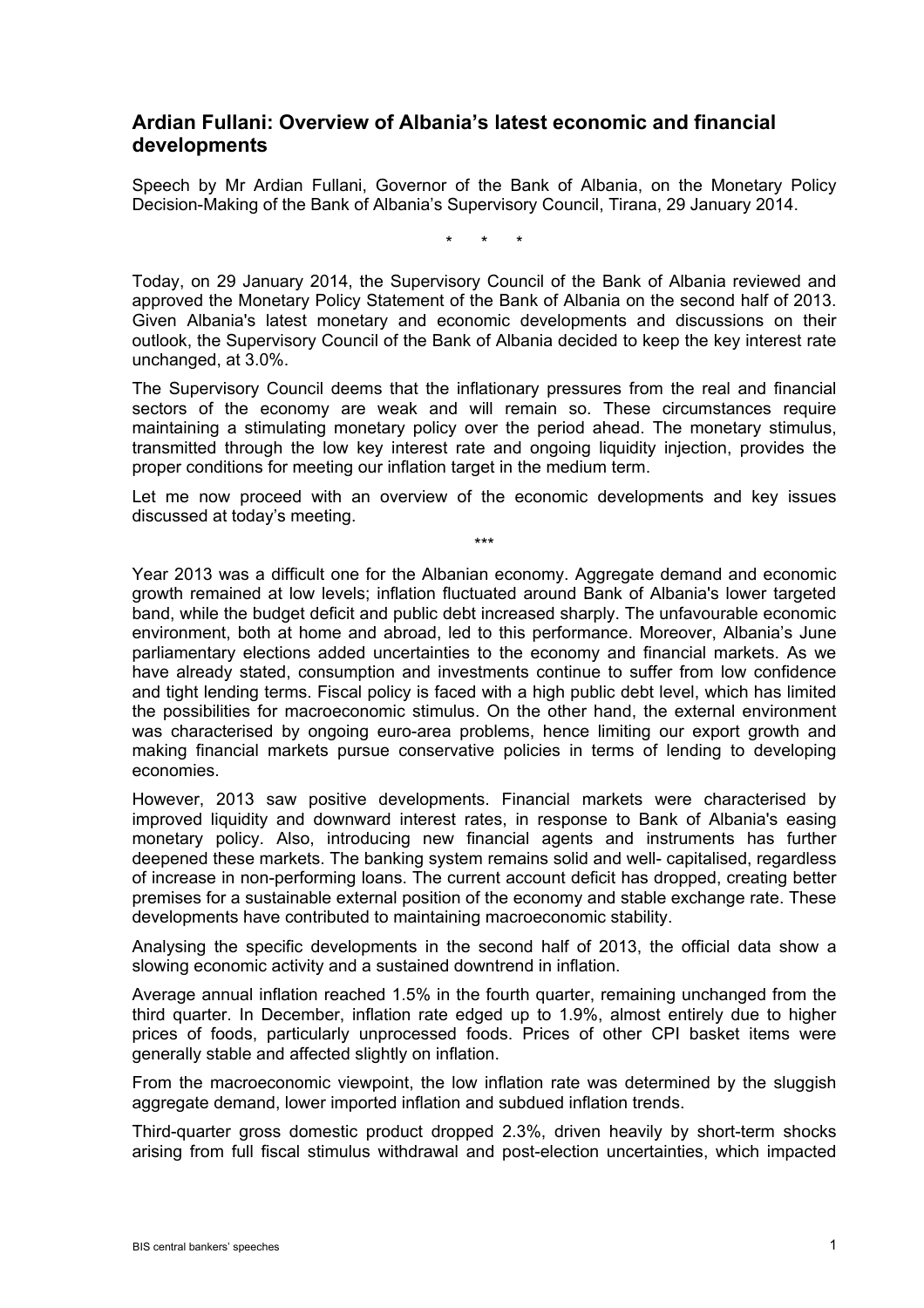negatively on consumption, investments and tourism over this period. Excluding agriculture, the other sectors of the economy dropped, in annual terms.

All the aggregate demand components performed poorly over the second half of the year. Private consumption was at low levels, reflecting the low consumer confidence and the decelerated income growth. The low inflation rates contributed to maintaining the savings value. However, Albanian households continue to show a cautious behaviour toward consumption. Also, private investments deepened the downtrend in the second half of the year. The performance of this component has reflected the lower final demand, the boosted uncertainty and the tight bank lending terms. Periodic surveys report that the financial position of businesses remains difficult and this restrains their ability to invest.

Fiscal policy was stimulating in 2013, mainly concentrated in the first half of the year. The fiscal stimulus is carried out by increasing spending and reducing taxes. The latest fiscal data are as of November 2013. During the first 11 months of the year, the budget deficit increased 71.5% in annual terms, budget spending increased 4.7%, while fiscal revenues dropped 3.1%. The revenue drop was due to easing tax policy and poor economic performance. Fiscal developments in 2013 worsened the public debt dynamics. This debt tends to increase over the periods of economic slowdown, in response to fiscal counter-cyclical policies and the impact of automatic stabilisers. However, given the essential role of fiscal sustainability in the overall economic and financial stability, and the high level of Albania's public debt, the Bank of Albania has requested and supported the taking of measures to control and reduce this debt in the medium term.

In this context, we reiterate our message for anchoring this process to a fiscal rule, which will orient the fiscal policy in the long term, and will be reliable and transparent for all Albanian and foreign economic agents.

Developments in the external sector of the economy signalled a sluggish foreign demand in the third quarter of the year. Though trade deficit dropped, the external sector impacted negatively on the economic growth due to lower tourism revenues. In October and November, the external trade data show ongoing annual nominal contraction of the trade deficit, at 11.9%. This contraction was due to increase in exports by 12.0% and decrease in imports by 2.0%, over this period. The Albanian economy's capacity to maintain and speed up the positive export growth rates will determine the country's medium-term and long-term economic growth. In the medium term, increasing exports helps offset the domestic demand sluggishness, while in the long term, increasing competitiveness of the Albanian economy in the world markets should be to the core of Albania's new economic growth model.

The low demand for consumption and investment, and the banks' conservative lending policies, have slowed the monetary indicators. The increase in the money supply slowed down to about 2.5% in October and November due to private sector's lower demand for funding. Lending to economy continued to contract and in November, it was 2.4% lower than a year ago.

The above monetary and economic dynamics has exerted weak inflationary pressures. The low aggregate demand has expanded the negative output gap. The labour market pressures have been subdued against a setting of unchanged unemployment rate, moderate wages, and partially-used capacities. These developments have affected the control on output costs and profit margins, and are reflected in low core inflation rates over this period.

Also, imported inflation has been downward due to lower primary commodity prices in the international market and stable exchange rate.

Based on the economic outlook and aiming to encourage aggregate demand, the Bank of Albania lowered the key interest rate by 0.5 percentage points, at 3.0% in the fourth quarter. Also, Bank of Albania's monetary policy decisions are associated with ongoing liquidity injections and orientations toward the future monetary policy stance. This policy has